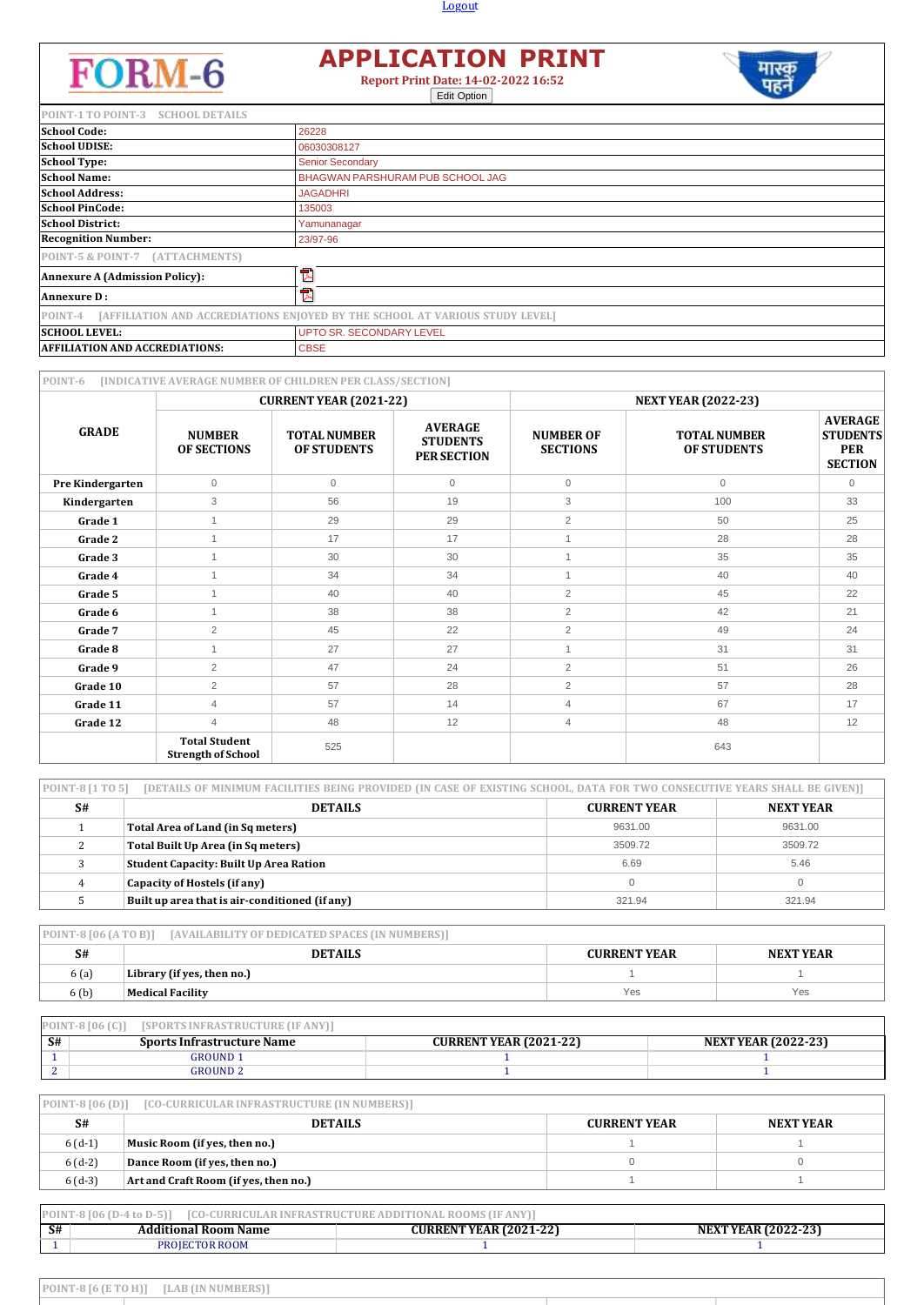| S#    | <b>DETAILS</b>                          | <b>CURRENT YEAR</b> | <b>NEXT YEAR</b> |
|-------|-----------------------------------------|---------------------|------------------|
| 6 (e) | Computer Lab (if yes, then no. of lab)  |                     |                  |
| 6 (f) | Physics Lab (if yes, then no. of lab)   |                     |                  |
| 6(g)  | Chemistry Lab (if yes, then no. of lab) |                     |                  |
| 6 (h) | Biology Lab (if yes, then no. of lab)   |                     |                  |

|    | $PONT-8[06](I to []]$<br><b>TADDITIONAL LABS (IF ANY)</b> |                               |                            |
|----|-----------------------------------------------------------|-------------------------------|----------------------------|
| S# | <b>Additional Lab Name</b>                                | <b>CURRENT YEAR (2021-22)</b> | <b>NEXT YEAR (2022-23)</b> |
|    | MATHS LAB                                                 |                               |                            |

| $POINT-8 [6 (K TO L)]$<br>[AVAILABILITY OF OTHER DEDICATED SPACES (IN NUMBERS)] |                                                                               |  |  |  |  |
|---------------------------------------------------------------------------------|-------------------------------------------------------------------------------|--|--|--|--|
| <b>SERIAL</b><br><b>NUMBER</b>                                                  | <b>CURRENT YEAR (2021-22)</b><br><b>DETAILS</b><br><b>NEXT YEAR (2022-23)</b> |  |  |  |  |
| 6(m)                                                                            | Multipurpose Hall (if yes, then no.)                                          |  |  |  |  |
| 6(n)                                                                            | Auditorium (if yes, then no.)                                                 |  |  |  |  |

| POINT-8 [7 TO 13]<br>[(IN NUMBERS)] |                                            |                     |                  |  |  |
|-------------------------------------|--------------------------------------------|---------------------|------------------|--|--|
| S#                                  | <b>DETAILS</b>                             | <b>CURRENT YEAR</b> | <b>NEXT YEAR</b> |  |  |
|                                     | Number of library books                    | 7010                | 7200             |  |  |
| 8                                   | Availability of drinking water facilities  | Yes                 | Yes              |  |  |
| 9                                   | Availability of separate toilet facilities |                     |                  |  |  |
| 9 (a)                               | For Staff (No. of toilets)                 | $\overline{2}$      | $\overline{2}$   |  |  |
| 9(b)                                | For Boys (No. of toilets)                  | -                   | ⇁                |  |  |
| 9(c)                                | For Girls (No. of toilets)                 | 8                   | 8                |  |  |
| 10                                  | <b>Career Counselling</b>                  | Yes                 | Yes              |  |  |
| 11                                  | <b>Behavioural Counselling</b>             | Yes                 | Yes              |  |  |
| 12                                  | <b>Special Learning Needs</b>              | <b>No</b>           | <b>No</b>        |  |  |
| 13                                  | <b>English Support Program</b>             | Yes                 | Yes              |  |  |

| POINT-9 [STAFF DETAILS (NOTE:- INCLUDING CONTRACTURAL SERVICES)] |                                                                           |      |  |    |  |  |  |
|------------------------------------------------------------------|---------------------------------------------------------------------------|------|--|----|--|--|--|
|                                                                  | [CURRENT YEAR ACADEMIC STAFF (IN NUMBERS)] Student Teacher Ratio:<br>18:1 |      |  |    |  |  |  |
| TGT<br><b>PRT</b><br><b>PGT</b><br><b>TOTAL</b><br><b>OTHER</b>  |                                                                           |      |  |    |  |  |  |
|                                                                  |                                                                           |      |  | 30 |  |  |  |
|                                                                  | [NEXT YEAR ACADEMIC STAFF (IN NUMBERS)] Student Teacher Ratio:            | 19:1 |  |    |  |  |  |
| <b>PRT</b>                                                       | TGT<br><b>PGT</b><br><b>TOTAL</b><br><b>OTHER</b>                         |      |  |    |  |  |  |
|                                                                  | 13                                                                        |      |  | 34 |  |  |  |

| <b>POINT-11</b><br>[COMPUTATION OF PERMITTED FEE INCREASE PERCENTAGE BASED ON CONSUMER PRICE INDEX + FIVE PERCENT AS DETERMINED BY DSE, HARYANA] |                                       |                                                 |                                        |                        |                       |  |  |  |  |  |
|--------------------------------------------------------------------------------------------------------------------------------------------------|---------------------------------------|-------------------------------------------------|----------------------------------------|------------------------|-----------------------|--|--|--|--|--|
| <b>SERIAL NUMBER</b>                                                                                                                             | <b>MONTH - CURRENT</b><br><b>YEAR</b> | <b>MOSPI CPI INDEX</b>                          | <b>MONTH - PREVIOUS</b><br><b>YEAR</b> | <b>MOSPI CPI INDEX</b> | % INCREASE            |  |  |  |  |  |
| $\mathbf{1}$                                                                                                                                     | January                               | 156.3                                           | January                                | 150.2                  | 4.06                  |  |  |  |  |  |
| 2                                                                                                                                                | February                              | 156.6                                           | February                               | 149.1                  | 1.03                  |  |  |  |  |  |
| 3                                                                                                                                                | March                                 | 156.8                                           | March                                  | 148.6                  | 5.52                  |  |  |  |  |  |
| 4                                                                                                                                                | April                                 | 157.8                                           | April                                  | 151.4                  | 4.23                  |  |  |  |  |  |
| 5                                                                                                                                                | May                                   | 160.4                                           | May                                    | 150.9                  | 6.30                  |  |  |  |  |  |
| 6                                                                                                                                                | June                                  | 161.3                                           | June                                   | 151.8                  | 6.26                  |  |  |  |  |  |
| 7                                                                                                                                                | July                                  |                                                 | 162.5<br>July                          |                        | 5.59                  |  |  |  |  |  |
| 8                                                                                                                                                | August                                |                                                 | August                                 | 154.7                  | 1.30                  |  |  |  |  |  |
| 9                                                                                                                                                | September                             | 163.2                                           | September                              | 156.4                  | 4.35                  |  |  |  |  |  |
| 10                                                                                                                                               | October                               | 165.5                                           | October                                | 158.4                  | 4.48                  |  |  |  |  |  |
| 11                                                                                                                                               | November                              | 166.7                                           | November                               | 158.9                  | 4.91                  |  |  |  |  |  |
| 12                                                                                                                                               | December                              | 166.1                                           | December                               | 5.59                   |                       |  |  |  |  |  |
|                                                                                                                                                  | 5.13 %                                |                                                 |                                        |                        |                       |  |  |  |  |  |
|                                                                                                                                                  | 10.13%                                |                                                 |                                        |                        |                       |  |  |  |  |  |
| AVERAGE PERCENTAGE PER CAPITA INCREASE OF MONTHLY SALARY OF TEACHING STAFF (POINT NO 10) :                                                       |                                       |                                                 |                                        |                        |                       |  |  |  |  |  |
|                                                                                                                                                  |                                       | MAXIMUM PERMISSIBLE FEE INCREASE TO THIS SCHOOL |                                        |                        | 8.19<br>$\frac{0}{0}$ |  |  |  |  |  |

| POINT-12<br>[DETAILS OF MANDATORY FEE COMPONENTS FOR THE EXISTING STUDENTS (GRADE/CLASS WISE)] |                                                                                                 |                                                      |                  |                                                                                                    |                                                     |                  |                                                                            |                                                     |                                |            |  |
|------------------------------------------------------------------------------------------------|-------------------------------------------------------------------------------------------------|------------------------------------------------------|------------------|----------------------------------------------------------------------------------------------------|-----------------------------------------------------|------------------|----------------------------------------------------------------------------|-----------------------------------------------------|--------------------------------|------------|--|
| <b>GRADE</b>                                                                                   | <b>LAST ACADEMIC YEAR</b><br><b>Month Wise</b><br>$(2020-21)$<br><b>MANDATORY FEE COMPONENT</b> |                                                      |                  | <b>CURRENT ACADEMIC YEAR</b><br><b>Month Wise</b><br>$(2021-22)$<br><b>MANDATORY FEE COMPONENT</b> |                                                     |                  | <b>PROPOSED FOR NEXT ACADEMIC YEAR</b><br><b>Month Wise</b><br>$(2022-23)$ |                                                     |                                |            |  |
|                                                                                                |                                                                                                 |                                                      |                  |                                                                                                    |                                                     |                  |                                                                            |                                                     | <b>MANDATORY FEE COMPONENT</b> | % INCREASE |  |
| <b>FEE</b><br><b>HEADS</b>                                                                     | Admission<br>Fee                                                                                | <b>Examination</b><br>Fee<br>(For Board)<br>Classes) | Composite<br>Fee | Admission<br>Fee                                                                                   | <b>Examination</b><br>Fee<br>(For Board<br>Classes) | Composite<br>Fee | Admission<br>Fee                                                           | <b>Examination</b><br>Fee<br>(For Board<br>Classes) | Composite<br>Fee               |            |  |
|                                                                                                | 0.00                                                                                            | 0.00                                                 | 1220.00          | 0.00                                                                                               | 0.00                                                | 1336.00          | 0.00                                                                       | 0.00                                                | 1444.00                        | 8.08       |  |
| 2                                                                                              | 0.00                                                                                            | 0.00                                                 | 1220.00          | 0.00                                                                                               | 0.00                                                | 1336.00          | 0.00                                                                       | 0.00                                                | 1444.00                        | 8.08       |  |
| 3                                                                                              | 0.00                                                                                            | 0.00                                                 | 1220.00          | 0.00                                                                                               | 0.00                                                | 1336.00          | 0.00                                                                       | 0.00                                                | 1444.00                        | 8.08       |  |
| 4                                                                                              | 0.00                                                                                            | 0.00                                                 | 1220.00          | 0.00                                                                                               | 0.00                                                | 1336.00          | 0.00                                                                       | 0.00                                                | 1444.00                        | 8.08       |  |
| $\mathcal{P}$                                                                                  | 0.00                                                                                            | 0.00                                                 | 1220.00          | 0.00                                                                                               | 0.00                                                | 1336.00          | 0.00                                                                       | 0.00                                                | 1444.00                        | 8.08       |  |

 $\mathbb{R}$ 

 $\mathbb{R}$ 

 $\mathbb{R}^n$ 

 $\mathbb{R}^n$ 

 $\mathbb{R}$ 

 $-1$   $-1$ 

 $\sim$  100  $\sim$ 

 $\mathbb{R}^n$ 

 $\mathbb{R}$ 

 $\mathbb{R}$